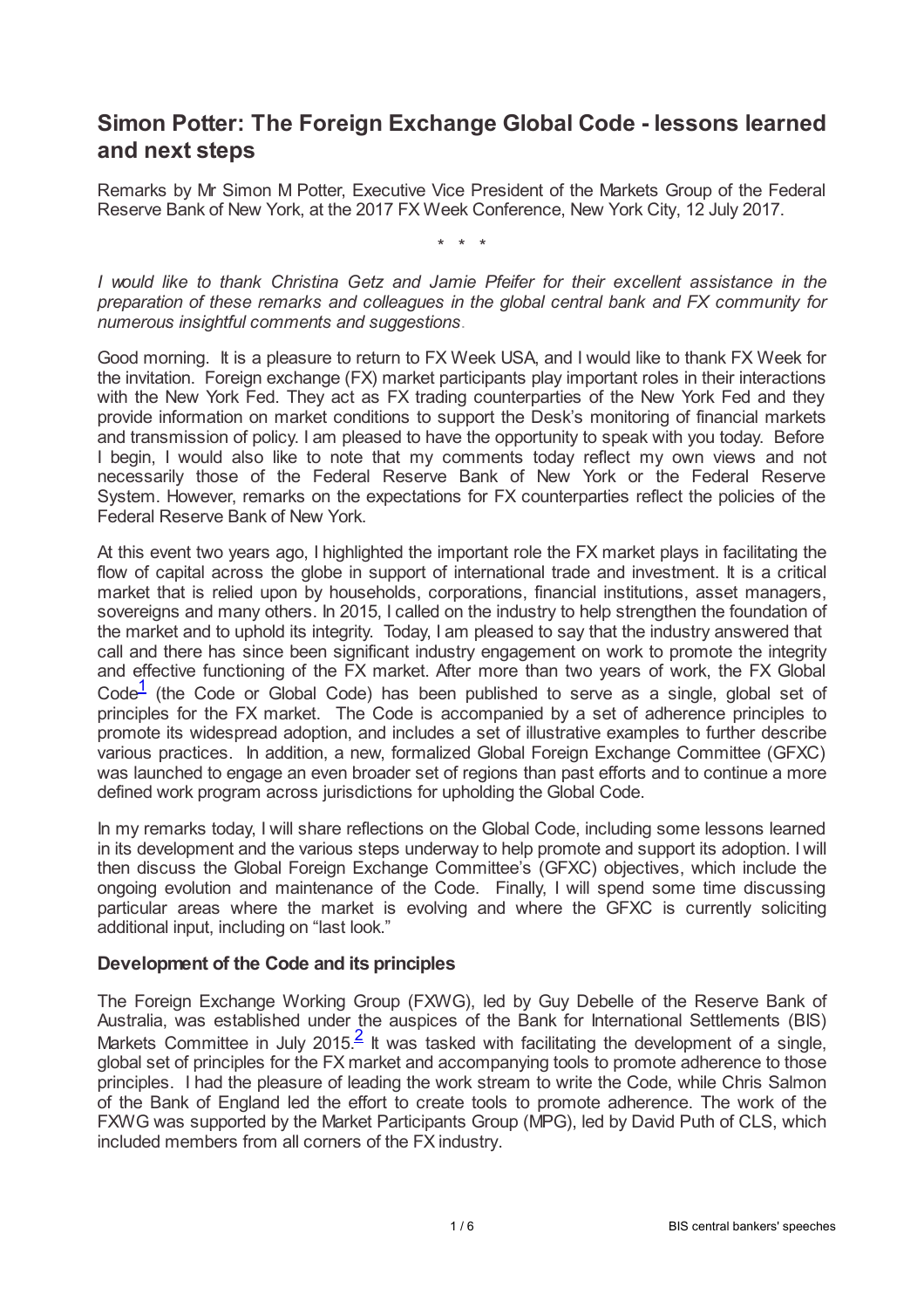As made clear in the foreword, the Code is not regulation—it is a set of voluntary, global best practices. The development of successful best practices requires active engagement from a diverse spectrum of market participants, which we were fortunate to have throughout this effort. The FX Global Code is intended for *all* FX market participants engaged in the global wholesale market. This includes sell-side institutions, certain market infrastructures, and buyside institutions as well. The spectrum of buy side institutions active in FX is particularly complex and varied, encompassing hedge funds, high frequency trading firms, asset managers and corporates among others. The size and complexity of their FX market activities and the nature of those activities may differ significantly. Hearing the viewpoints of many different institutions was critical to delivering a relevant Code for this diverse landscape, recognizing that while the Code applies to all, the details of precisely *how* it applies may differ. I found that the series of frank debates and discussions that we—market participants and central bankers alike—had over the past two years was an important process in itself, and not just a means to an end. The result was multiple drafts of the Code and, ultimately, a product that more clearly articulated principles and defined terminology.

The 55 principles within the Global Code focus on promoting transparency, fairness and mitigating risk across six primary areas–Ethics, Governance, Execution, Information Sharing, Risk Management and Compliance, and Confirmation and Settlement. I would like to highlight a few of these principles to provide a sense of the Code's content, and use these examples to illustrate some of the fundamental building blocks of a fair, transparent, and efficient market.

The Code begins with principles on ethics. The very first principle states that Market Participants should strive for the highest ethical standards. While this is a basic concept, the principle is fundamental and underpins each and every principle that follows. Market participants should both *have the right tools* to make the right choices and *want* to make the right choices. The various principles on governance then build upon that ethical foundation. They highlight some of the key structures that a firm should have in place to support responsible behavior by its individual employees and as an organization overall.

The principles within the execution section were those that occupied the most hours of focus during the last two years. Principle 8, for example, is the first execution principle and is quite short: "Market Participants should be clear about the capacities in which they act." Although short, this principle generated very active discussion. Reaching consensus on how to describe various roles in the market was unexpectedly challenging. Terms relating to these roles, like principal and agent, may be used differently across different regions and by different entities. Moreover, they may have legal definitions, and the Code is not intended to interfere with legal definitions.

Within the Code, acting as an 'agent' is described roughly as executing orders on behalf of a client without taking on market risk in connection with that order. Acting as a 'principal' is described as taking on one or more risks in executing a client order. In doing so, a principal may have discretion in the execution of a trade and, if so, that discretion should be communicated clearly and exercised fairly and in such a way that is not designed or intended to disadvantage the client. These concepts are echoed in the various principles that follow, which highlight more specific recommendations based upon the roles market participants take on and the types of transactions in which they engage. Labels aside, the fundamental recommendations regarding roles recognize the importance of clear communication of roles, the importance of fairness and the strong expectation that discretion not be used in a manner designed to disadvantage a client.

Clarity of terminology was again important during the development of Principle 11 on prehedging. The Code is very specific in how it describes pre-hedging. It is defined as "the management of the risk associated with one or more *anticipated* client orders, designed to benefit the client in connection with such orders and any resulting transactions." The principle then lays out circumstances in which such pre-hedging may or may not be appropriate.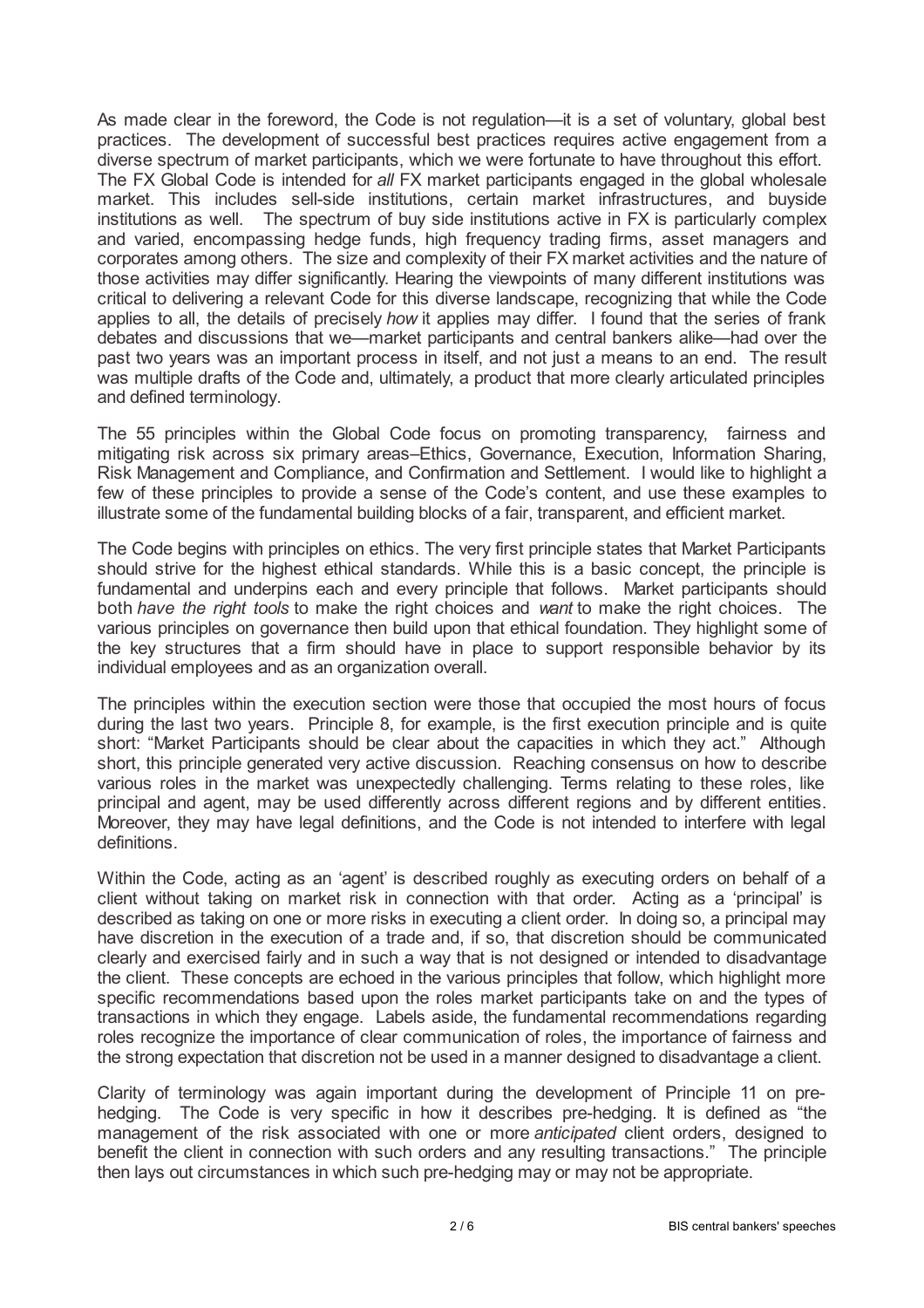The principles on information sharing cover topics where there had seemed to be a lack of clarity within the market. The principles emphasize the importance of appropriately identifying and managing confidential information. They describe *what* may constitute confidential information and *when* such information should or should not be shared and with *whom*. They also provide guidance as to how market participants might communicate market color appropriately and, critically, without compromising confidential information.

It is important to recognize that the FX market is not entirely about trading and execution—risk management, compliance, and confirmation and settlement are central to FX transactions, and they comprise the final two sections of the Code.

Within the section on risk management and compliance, principles focus on recognizing and understanding the risks faced and employing tools to mitigate those risks where possible. In this context, the Code highlights that it is important for each institution to evaluate these risks based on the role it plays in the market. Two areas we focused significant time on during the development of the Code were prime brokerage and electronic trading platforms. The Code notes that market participants who provide credit intermediation and/or market access to other market participants should (a) take that activity into account in their risk assessment and (b) engage in dialogue with the participants they are providing access to about responsible behavior in the market.

Finally, the last section includes various confirmation and settlement principles that reduce operational risk related to FX transactions where possible. These principles encourage smooth, efficient, and timely settlement of FX trades and highlight various steps to help support that aim.

## **Adoption of the Code**

The FXWG central banks had a clear mandate from the BIS governors to not just develop the Code, but to also develop means to promote its adherence and ultimate effectiveness. Central banks and the industry can take steps to support the Code's widespread adoption in the market across all types of market participants—from FX dealers, regional banks, asset managers, and corporations, to hedge funds, high frequency trading firms and others, such as FX trading platforms and algorithmic service providers. As I noted earlier, while the Code is not a set of rules, nor is it regulation, support for the Code and its principles is central to achieving its goals. With that in mind, I would like to turn now to the Statement of Commitment that was developed alongside the Code, talk about steps the New York Fed itself is taking, and then touch upon some of the industry measures underway to support adoption.

The Statement of [Commitment](www.globalfxc.org/statement_of_commitment.htm) was developed and appended to the Code to provide a standard tool by which an institution may—on a voluntary basis—demonstrate its commitment to the principles of the Code. The Statement of Commitment provides that an institution is an FX market participant and has reviewed the Code. By using it, an institution acknowledges the principles as reflecting good practice and exhibits a commitment to conducting that institution's activities in a manner consistent with the Code. The Statement, like the Code itself, activities in a manner consistent with the Code. acknowledges that market participants vary by size, complexity and nature of activities, and that diversity should be reflected in the steps they may need to take for adoption and adherence.

Central banks, similar to FX market participants, are committed to the Code's adoption as well. Following its publication, BIS central bank governors [expressed](www.bis.org/press/p170525.htm) their sup[port](www.bis.org/press/p170525.htm) for the Code by noting that central banks "are strongly committed to supporting and promoting adherence to the Code. They confirm that they intend to adhere to the principles of the Code, and will expect the same of their regular FX counterparties, except where this would inhibit the discharge of their policy functions. Additionally, members of central bank sponsored foreign exchange committees will be expected to adhere to the Code."

Consistent with this support, and in light of our interest in the integrity and effective function of the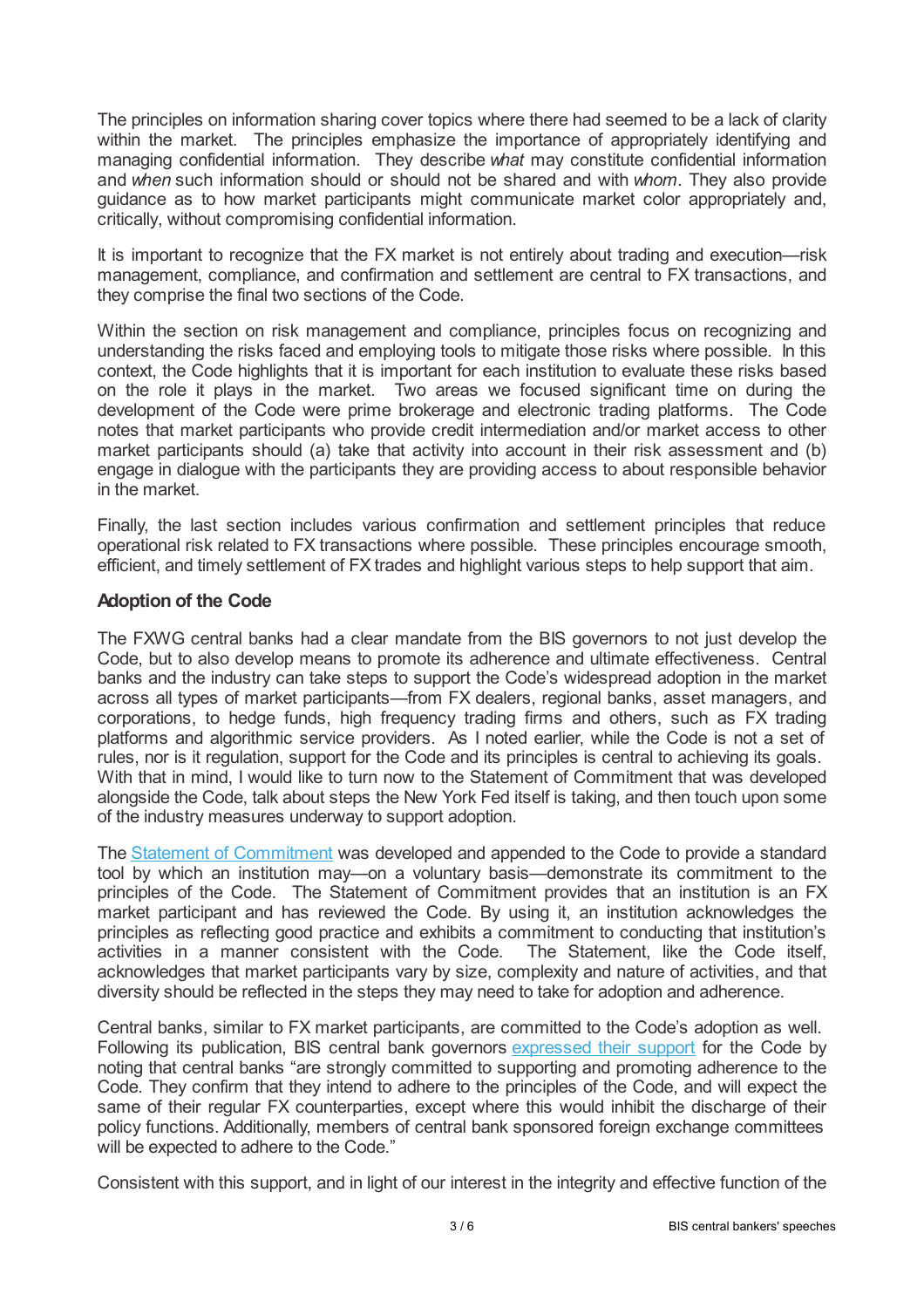FX market, the New York Fed will be focusing on adherence to these best practices. We are currently assessing our own FX market activities relative to the Code and evaluating what steps, if any, we must take to be able to make our own Statement of Commitment. In addition, we have revisited our own counterparty policy in light of the Code. The Federal Reserve Bank of New York policy on counterparties for market operations had already noted that counterparties were expected to operate in accordance with best practices promulgated by the New York Fedsponsored Treasury Market Practices Group and the Foreign Exchange Committee. However, that policy was recently revised to emphasize adherence to the Code in light of its publication. Finally, adherence to the Code is also being integrated into the membership framework for our sponsored Foreign Exchange Committee. These steps illustrate our desire to transact and engage with entities that are behaving with integrity.

Central banks have an important role to play in supporting best practices, such as the Global Code. It is, however, ultimately incumbent upon the industry to support and promote adoption of the Code across the marketplace. I'd like to highlight a variety of initiatives underway to support this adoption.

First, outreach and education regarding the Code is critical and has been underway via events like this and ongoing engagement with industry associations. Central bank colleagues and industry market participants here and abroad have been active in reaching out locally to raise awareness of the Code. New and updated education tools are already in development to help further promote the Code. As awareness permeates the market, these efforts will support better understanding and adoption of the Code.

Second, industry market participants have expressed a desire for a mechanism, such as a public register, to make public their Statements of Commitment. Discussions with industry suggest that multiple public registers may likely be established over time. I look forward to seeing how this work evolves.

It will be important to understand how the Code is being adopted across the industry. To this end, the GFXC is also developing a survey to help assess how the Code is being applied following its publication. This survey can provide a baseline that we can measure against over time, and can help to assess how the Code is filtering into the market, going forward.

# **GFXC, evolution of the Code and last look**

Over the past two years, the industry has been very heavily engaged in Global Code efforts through the MPG and the regional foreign exchange committees (FXCs). The past two years have shown that the work of central banks and industry in partnership, at a global level, is productive in developing and supporting best practices. As such, while both the FXWG and MPG have fulfilled their mandate to develop the Code, this spirit of central bank-industry partnership will be maintained, as will the Code itself, in the future by the newly formalized GFXC.

The GFXC reflects a significant expansion of cross-border and public-private sector efforts. It is a forum that brings together central banks and market participants via the FXCs—currently representing sixteen regions—to encourage collaboration and communication on FX-related issues, to exchange views on trends and developments in the FX market, and to promote and maintain the FX Global Code. In addition, the work to develop the Code has led to the development of central bank-sponsored FXCs in *new* regions, some of which have already launched and others that are forthcoming. FXCs, including the one sponsored by the New York Fed, will play important roles both within their own region and in their global engagement via the GFXC.

One of the key objectives of the GFXC is to keep abreast of the evolution of the market, and work to ensure that the Code's principles remain relevant. One area of evolution is electronic trading. Before concluding, I want to spend some time discussing the GFXC's request for feedback on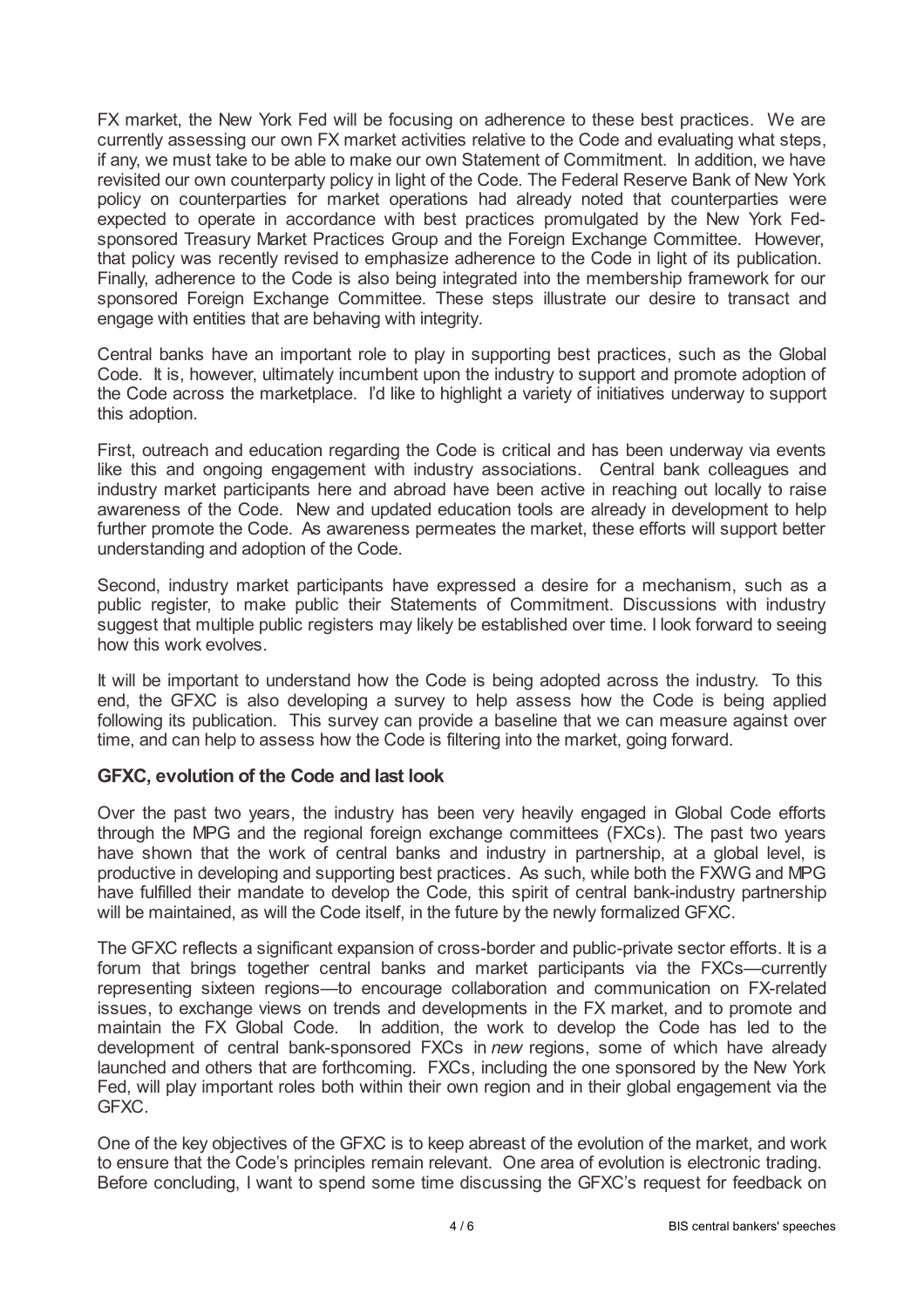particular aspects related to the use of last look in electronic FX trading.

As you might suspect, Principle 17 on last look likely consumed the most time and energy of any of the principles in the Code. In many areas within the last look principle there was broad consensus as to what constitutes good practice. What was clear from this process was that market participants seemed to define last look in different ways and apply it in different ways as well. Last look is described in the Code as a practice in which a market participant receives a trade request and has the opportunity to accept or reject that trade request against its quoted price. The Code notes that if utilized, last look should be used as a risk mechanism to verify validity and/or price. The principle focuses on the importance of transparency and fairness. Market participants should be clear about whether and, if so, how last look might apply to their client trade requests to allow clients to make an informed choice regarding their execution.

In one particular area—that of trading during the last look "window"—there was a definite diversity of views. On the one hand, some market participants argued that such trading activity would always be detrimental to the client as it could move the market in a direction that is not to the client's advantage. On the other hand, some market participants felt that such trading activity could increase their ability and willingness to conduct client trades presented by clients without necessarily placing the clients at a disadvantage. Some expressed the view that they prefer only to use dealers that don't trade during the last look window, while others preferred having different options.

Given this range of input, the principle highlights that last look should not be used for the purposes of information gathering without an intention to accept the trade request. Further, it notes the risk associated with trading activity during the last look window. The principle provides that "trading activity that utilizes the information from a Client's trade request, included any related hedging activity, is likely inconsistent with good market practice because it may signal to other Market Participants the Client's trading intent, skewing market prices against the Client, which (1) is not likely to benefit the Client, and (2) in the event that the Market Participant rejects the Client's request to trade, constitutes use of Confidential Information in a manner not specified by the Client."

In light of the breadth of opinions expressed during the development of this principle, the GFXC has decided to reach out to the broader market for further input on this narrow topic of trading during the last look window. The GFXC poses two questions. First, it asks whether respondents agree with the characterization of trading activity during the last look window and whether there are examples where such activity can benefit the client within the context of how last look is described in the Code. Second, it asks whether respondents believe the language related to trading during the last look window should be modified.

Many of you are very knowledgeable about these topics and we hope you will take the opportunity to share your insights on these questions. The GFXC is not only seeking views at the tails, but also those more in the middle of the spectrum as well. Importantly, all perspectives are welcome.

### **Conclusion**

<span id="page-4-0"></span>The request for feedback is an opportunity to engage at an industry level in supporting the resilience of this critical and fundamental market—one that represents far more than the sum of its parts and players. As I said in 2015, $^3$  $^3$  "the transactions that take place [in the FX market] are the lifeblood of a global economy that comprises many different national currencies." At that time, I called upon the industry to take action and I am impressed by what I have seen through the work in developing the Code and in the spirit in which it has been received so far. But that work isn't over—it never is.

Best practices do not work without the ongoing commitment of those in the industry, those making the choices each day. No Code, and in fact no law or regulation, can force all